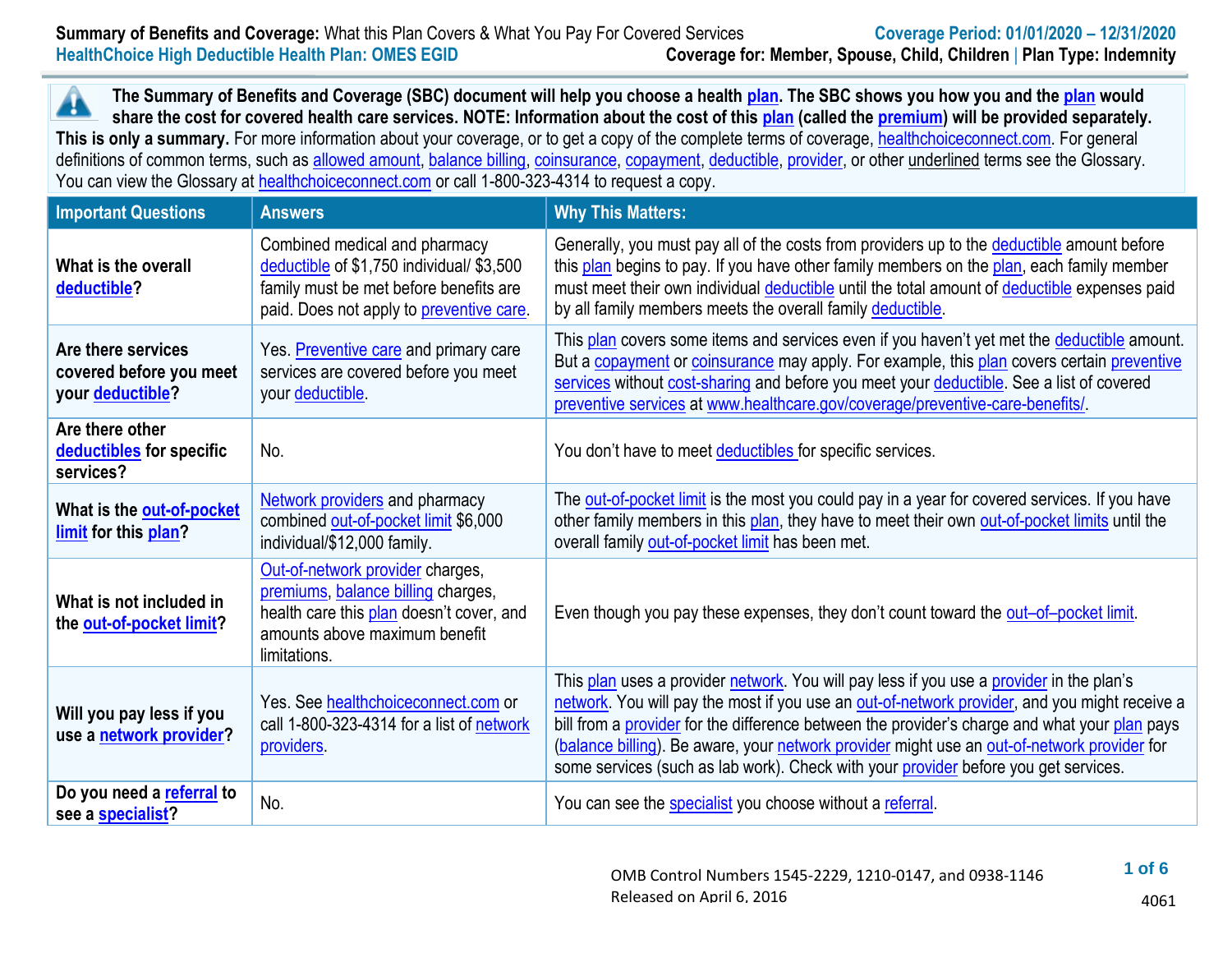All **[copayment](https://www.healthcare.gov/sbc-glossary/#copayment)** and **[coinsurance](https://www.healthcare.gov/sbc-glossary/#coinsurance)** costs shown in this chart are after your **[deductible](https://www.healthcare.gov/sbc-glossary/#deductible)** has been met, if a **[deductible](https://www.healthcare.gov/sbc-glossary/#deductible)** applies. Y

| <b>Common</b>                                                            | <b>Services You May</b><br><b>Need</b>               | <b>What You Will Pay</b>                                                                                  |                                            | <b>Limitations, Exceptions, &amp; Other Important</b>                                                      |  |
|--------------------------------------------------------------------------|------------------------------------------------------|-----------------------------------------------------------------------------------------------------------|--------------------------------------------|------------------------------------------------------------------------------------------------------------|--|
| <b>Medical Event</b>                                                     |                                                      | <b>Network Provider</b>                                                                                   | <b>Out-of-Network Provider</b>             | <b>Information</b>                                                                                         |  |
| If you visit a health care                                               | Primary care visit to<br>treat an injury or illness  | (You will pay the least)<br>100% until the deductible is<br>met.<br>\$30 copay/visit after<br>deductible. | (You will pay the most)<br>50% coinsurance | Charges other than for an office visit apply to                                                            |  |
| provider's office or<br>clinic                                           | <b>Specialist visit</b>                              | 100% until the deductible is<br>met. \$50/ <b>copay</b> visit after<br>deductible.                        | 50% coinsurance                            | deductible and coinsurance. Balance billing<br>applies to out-of-network provider claims.                  |  |
|                                                                          | <b>Preventive</b><br>care/screening/<br>immunization | No charge                                                                                                 | 50% coinsurance                            | Balance billing applies to out-of-network provider<br>claims.                                              |  |
|                                                                          | Diagnostic test (x-ray,<br>blood work)               | 20% coinsurance                                                                                           | 50% coinsurance                            | Certification may be required. If certification is<br>not obtained, a 10% penalty or denial of benefits    |  |
| If you have a test                                                       | Imaging (CT/PET<br>scans, MRIs)                      | 20% coinsurance                                                                                           | 50% coinsurance                            | may occur. See plan handbook for details.<br>Balance billing applies to out-of-network provider<br>claims. |  |
|                                                                          | Generic drugs                                        | \$10 copay 30-day supply/<br>\$25 copay 31- 90 day supply/<br>prescription)                               | 50% prescription                           | See plan handbook for details.                                                                             |  |
| If you need drugs to                                                     | Preferred drugs                                      | \$45 copay 30-day supply/<br>\$90 copay 31-90 day supply/<br>prescription                                 | 50% prescription                           | See plan handbook for details.                                                                             |  |
| treat your illness or<br>condition<br>More information about             | Non-preferred drugs                                  | \$75 copay 30-day supply/<br>\$150 copay<br>31-90 day supply/ prescription                                | 75% prescription                           | See plan handbook for details.                                                                             |  |
| prescription drug<br>coverage is available at<br>healthchoiceconnect.com | <b>Specialty drugs</b>                               | Generic - \$10 copay*<br>Preferred - \$100 copay* Non-<br>preferred - \$200 copay                         | Not covered                                | *Specialty drugs are covered only up to a 30-day<br>supply per copay.                                      |  |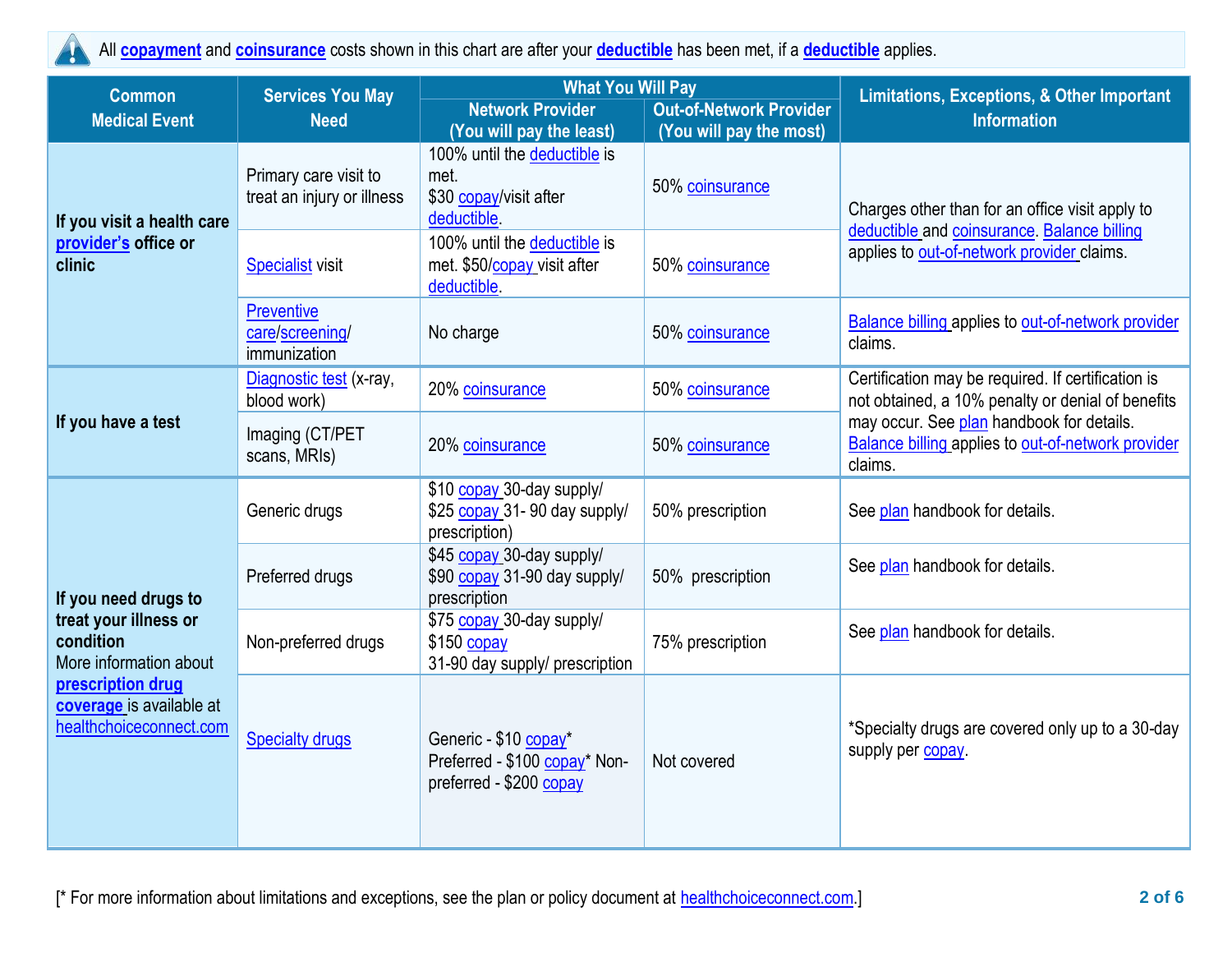| If you have outpatient<br>surgery                            | Facility fee (e.g.,<br>ambulatory surgery<br>center)<br>Physician/surgeon fees          | 20% coinsurance<br>20% coinsurance                                                                                                                                              | 50% coinsurance<br>50% coinsurance                                                                                      | Certification may be required. If certification is<br>not obtained, a 10% penalty or denial of benefits<br>may occur. See plan handbook for details.<br>Balance billing applies to out-of-network provider<br>claims.        |
|--------------------------------------------------------------|-----------------------------------------------------------------------------------------|---------------------------------------------------------------------------------------------------------------------------------------------------------------------------------|-------------------------------------------------------------------------------------------------------------------------|------------------------------------------------------------------------------------------------------------------------------------------------------------------------------------------------------------------------------|
| If you need immediate<br>medical attention                   | <b>Emergency room care</b><br><b>Emergency medical</b><br>transportation<br>Urgent care | \$200 copay<br>20% coinsurance<br>20% coinsurance<br>$$30$ copay<br>20% coinsurance                                                                                             | $$200$ copay<br>20% coinsurance<br>50% coinsurance<br>$$30$ copay<br>50% coinsurance                                    | Balance billing applies to out-of-network provider<br>claims. \$200 copay is waived if admitted to<br>hospital or death occurs.<br>Balance billing applies to out-of-network provider<br>claims.                             |
| If you have a hospital<br>stay                               | Facility fee (e.g.,<br>hospital room)<br>Physician/surgeon fees                         | 20% coinsurance<br>20% coinsurance                                                                                                                                              | 50% coinsurance<br>\$300 copay (for each out-<br>of-network provider non-<br>emergent hospital stay)<br>50% coinsurance | Certification may be required. If certification is<br>not obtained, a 10% penalty or denial of benefits<br>may occur. See plan handbook for details.<br><b>Balance billing applies to out-of-network provider</b><br>claims. |
| If you need mental                                           | <b>Outpatient services</b>                                                              | 20% coinsurance                                                                                                                                                                 | 50% coinsurance                                                                                                         | Limit of 20 visits per calendar year without<br>certification.<br><b>Balance billing applies to out-of-network provider</b><br>claims.                                                                                       |
| health, behavioral<br>health, or substance<br>abuse services | Inpatient services                                                                      | 20% coinsurance                                                                                                                                                                 | 50% coinsurance<br>\$300 copay (for each out-<br>of-network provider<br>hospital stay)                                  | Certification may be required. If certification is<br>not obtained, a 10% penalty or denial of benefits<br>may occur. See plan handbook for details.<br>Balance billing applies to out-of-network provider<br>claims.        |
| If you are pregnant                                          | Office visits                                                                           | 100% until the deductible is<br>met. \$30 copay/primary care<br>visit after deductible.<br>100% until the deductible is<br>met. \$50 copay specialty visit<br>after deductible. | 50% coinsurance                                                                                                         | <b>Balance billing applies to out-of-network</b><br>provider.                                                                                                                                                                |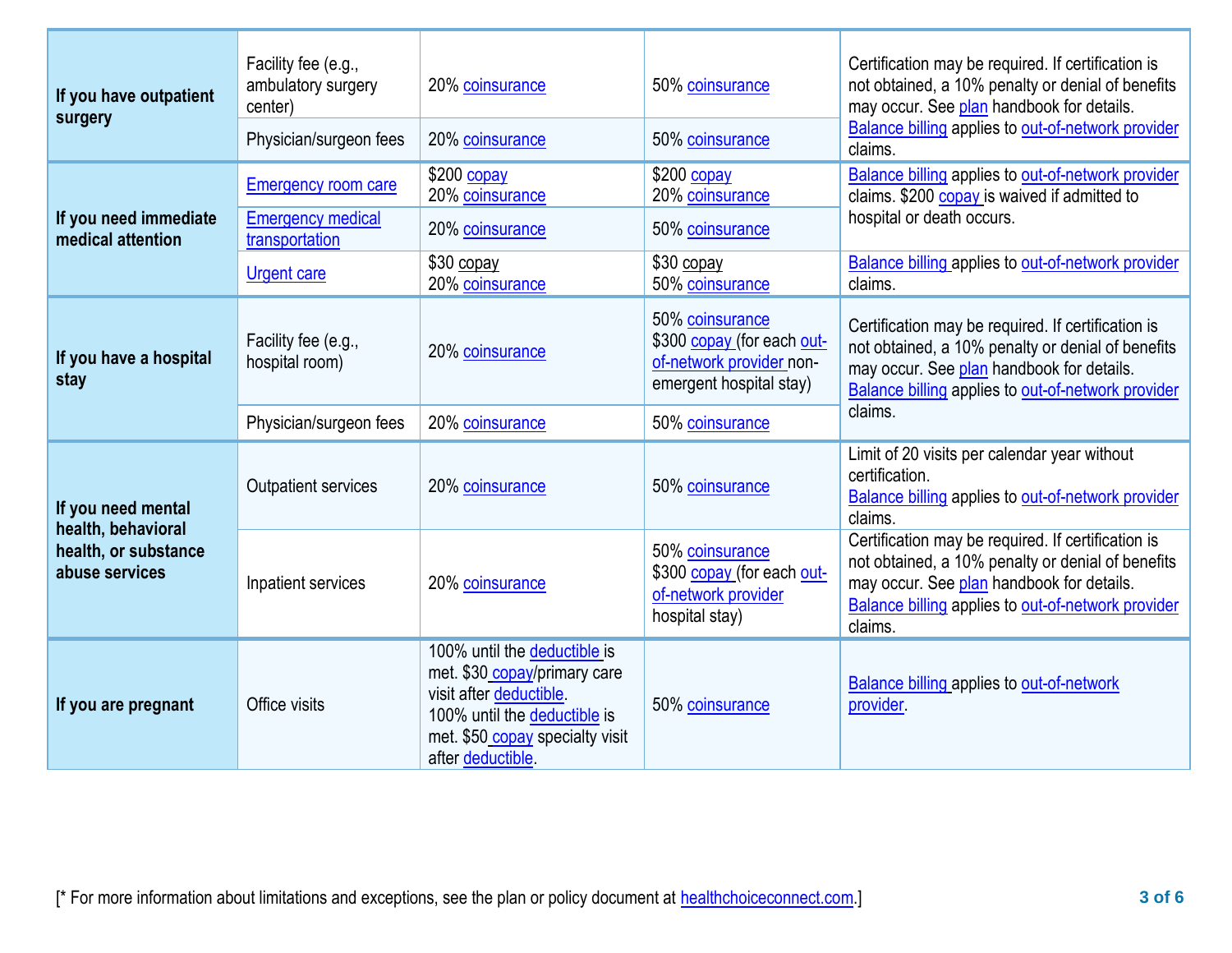|                                           | Childbirth/delivery<br>professional services | 20% coinsurance                    | 50% coinsurance                                                                        | Includes one postpartum home visit, criteria must<br>be met. Balance billing applies to out-of-network<br>provider claims.                                                                                                                                               |  |
|-------------------------------------------|----------------------------------------------|------------------------------------|----------------------------------------------------------------------------------------|--------------------------------------------------------------------------------------------------------------------------------------------------------------------------------------------------------------------------------------------------------------------------|--|
|                                           | Childbirth/delivery<br>facility services     | 20% coinsurance                    | 50% coinsurance \$300<br>copay (for each out-of-<br>network provider hospital<br>stay) | Certification may be required. If certification is<br>not obtained, a 10% penalty or denial of benefits<br>may occur. See plan handbook for details.<br><b>Balance billing applies to out-of-network provider</b><br>claims.                                             |  |
|                                           | Home health care                             | 20% coinsurance                    | 50% coinsurance                                                                        | Certification may be required. If certification is<br>not obtained, a 10% penalty or denial of benefits<br>may occur. See plan handbook for details. (Up to<br>100 visits per calendar year.)                                                                            |  |
| If you need help<br>recovering or have    | <b>Rehabilitation services</b>               | 20% coinsurance                    | 50% coinsurance                                                                        | Certification may be required. If certification is<br>not obtained, a 10% penalty or denial of benefits<br>may occur. See plan handbook for details. (Up to<br>60 visits per calendar year for each type of<br>therapy including physical, occupational, and<br>speech.) |  |
| other special health                      | <b>Habilitation services</b>                 | Not Covered                        | <b>Not Covered</b>                                                                     | <b>Excluded services</b>                                                                                                                                                                                                                                                 |  |
| needs                                     | <b>Skilled nursing care</b>                  | 20% coinsurance                    | 50% coinsurance                                                                        | Certification may be required. If certification is<br>not obtained, a 10% penalty or denial of benefits<br>may occur. See plan handbook for details. (Up to<br>100 days per calendar year.)                                                                              |  |
|                                           | <b>Durable medical</b><br>equipment          | 20% coinsurance                    | 50% coinsurance                                                                        | Certification may be required. If certification is<br>not obtained, a 10% penalty or denial of benefits                                                                                                                                                                  |  |
|                                           | <b>Hospice services</b>                      | 20% coinsurance<br>50% coinsurance |                                                                                        | may occur. See plan handbook for details.                                                                                                                                                                                                                                |  |
|                                           | Children's eye exam                          | Not covered                        | <b>Not Covered</b>                                                                     | <b>Excluded services</b>                                                                                                                                                                                                                                                 |  |
| If your child needs<br>dental or eye care | Children's glasses                           | Not covered                        | <b>Not Covered</b>                                                                     | <b>Excluded services</b>                                                                                                                                                                                                                                                 |  |
|                                           | Children's dental check-<br>up               | Not covered                        | Not Covered                                                                            | <b>Excluded services</b>                                                                                                                                                                                                                                                 |  |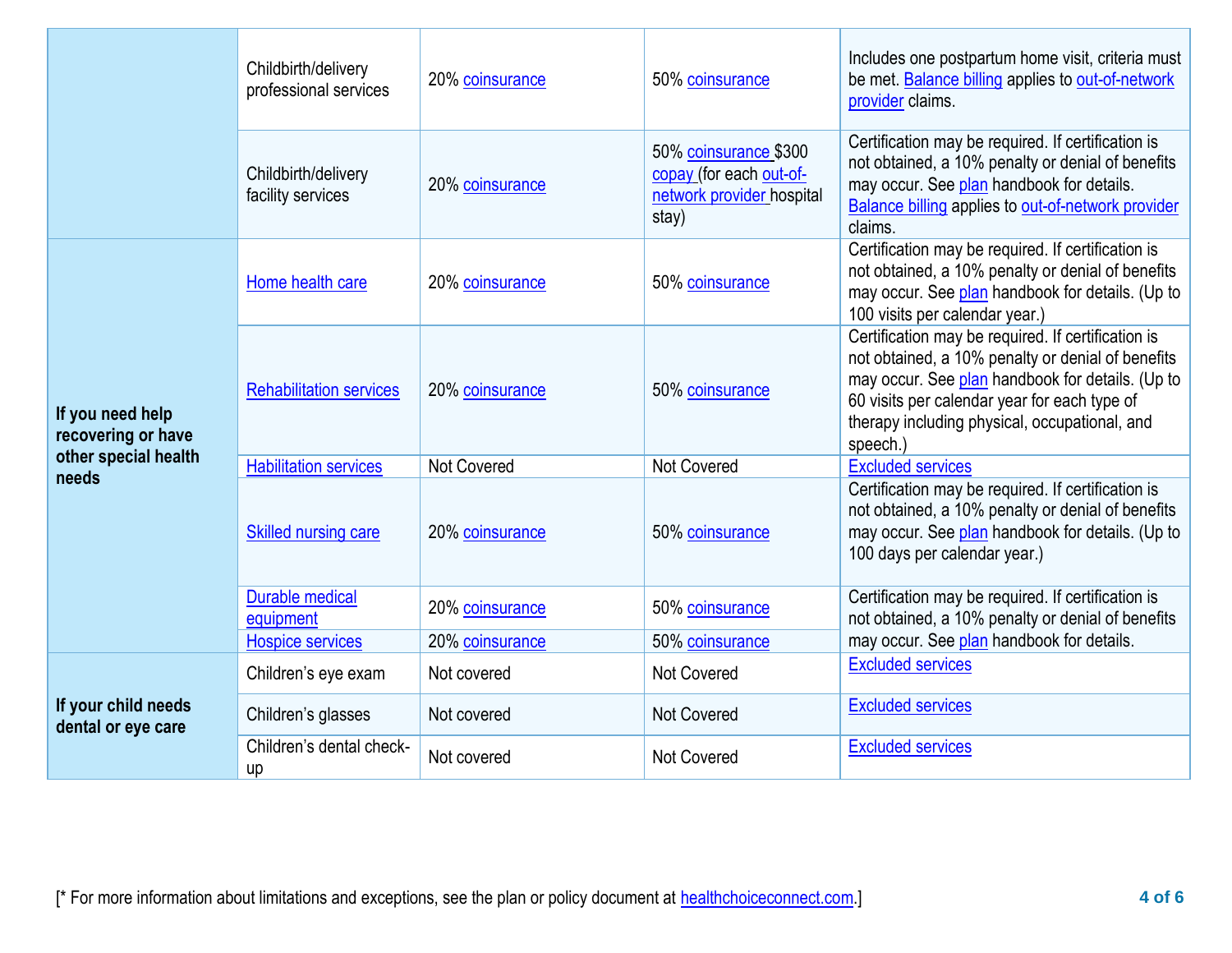| <b>Excluded Services &amp; Other Covered Services:</b>                                                                                           |  |                                                                                       |           |                                                               |  |
|--------------------------------------------------------------------------------------------------------------------------------------------------|--|---------------------------------------------------------------------------------------|-----------|---------------------------------------------------------------|--|
| Services Your Plan Generally Does NOT Cover (Check your policy or plan document for more information and a list of any other excluded services.) |  |                                                                                       |           |                                                               |  |
| • Acupuncture (except for anesthesia)                                                                                                            |  | <b>Habilitation services</b>                                                          |           | Routine eye care (Adult)                                      |  |
| • Cosmetic surgery                                                                                                                               |  | Long-term care                                                                        |           | Routine foot care                                             |  |
| • Dental care                                                                                                                                    |  | Private-duty nursing                                                                  |           | Weight loss programs                                          |  |
| Other Covered Services (Limitations may apply to these services. This isn't a complete list. Please see your plan document.)                     |  |                                                                                       |           |                                                               |  |
| • Bariatric Surgery (Limited coverage for certain<br>treatments)                                                                                 |  | Hearing aids (under the age of 18, 1 every 48<br>months per hearing impaired ear)     | $\bullet$ | <b>CDC-recognized National Diabetes Prevention</b><br>Program |  |
| • Chiropractic care (60 visits per calendar year)                                                                                                |  | Infertility treatment (Limited coverage for certain<br>services, drugs and treatment) |           | Non-emergency care when traveling outside the<br>U.S.         |  |

Your Rights to Continue Coverage: There are agencies that can help if you want to continue your coverage after it ends. The contact information for those agencies is: Contact the plan at 1-800-752-9475. Other coverage options may be available to you too, including buying individual insurance coverage through the Health Insurance [Marketplace.](https://www.healthcare.gov/sbc-glossary/#marketplace) For more information about the [Marketplace,](https://www.healthcare.gov/sbc-glossary/#marketplace) visit [www.HealthCare.gov](http://www.healthcare.gov/) or call 1-800-318-2596.

Your Grievance and Appeals Rights: There are agencies that can help if you have a complaint against your [plan](https://www.healthcare.gov/sbc-glossary/#plan) for a denial of a [claim.](https://www.healthcare.gov/sbc-glossary/#claim) This complaint is called a [grievance](https://www.healthcare.gov/sbc-glossary/#grievance) or [appeal.](https://www.healthcare.gov/sbc-glossary/#appeal) For more information about your rights, look at the explanation of benefits you will receive for that medical [claim.](https://www.healthcare.gov/sbc-glossary/#claim) Your [plan](https://www.healthcare.gov/sbc-glossary/#plan) documents also provide complete information to submit a [claim,](https://www.healthcare.gov/sbc-glossary/#claim) [appeal,](https://www.healthcare.gov/sbc-glossary/#appeal) or a [grievance](https://www.healthcare.gov/sbc-glossary/#grievance) for any reason to your [plan.](https://www.healthcare.gov/sbc-glossary/#plan) For more information about your rights, this notice, or assistance, contact: EGID Health Claims Administrator 1-800-323-4314, TTY 711; HealthChoice Member Services 405-717-8780 or toll free 1-800-752-9475 TDD Oklahoma City Area: 1-405-949-2281, TDD All Areas: 1-866-447-0436. Additionally, a consumer assistance program can help you file your appeal. Contact the Oklahoma Insurance Department at [www.ok.gov/oid/Consumers/Consumer\\_Assistance/index.html.](http://www.ok.gov/oid/Consumers/Consumer_Assistance/index.html)

## **Does this plan provide Minimum Essential Coverage? Yes**.

If you don't have [Minimum Essential Coverage](https://www.healthcare.gov/sbc-glossary/#minimum-essential-coverage) for a month, you'll have to make a payment when you file your tax return unless you qualify for an exemption from the requirement that you have health coverage for that month.

## **Does this plan meet Minimum Value Standards? Yes**.

If your [plan](https://www.healthcare.gov/sbc-glossary/#plan) doesn't meet the [Minimum Value Standards,](https://www.healthcare.gov/sbc-glossary/#minimum-value-standard) you may be eligible for a [premium tax credit](https://www.healthcare.gov/sbc-glossary/#premium-tax-credits) to help you pay for a plan through the [Marketplace.](https://www.healthcare.gov/sbc-glossary/#marketplace)

## **Language Access Services:**

[Spanish (Español): Para obtener asistencia en Español, llame al 1-800-323-4314.] [Tagalog (Tagalog): Kung kailangan ninyo ang tulong sa Tagalog tumawag sa 1-800-323-4314.] [Chinese (中文): 如果需要中文的帮助, 请拨打这个号码 1-800-323-4314.] [Navajo (Dine): Dinek'ehgo shika at'ohwol ninisingo, kwiijigo holne' 1-800-323-4314.]

––––––––––––––––––––––*To see examples of how this plan might cover costs for a sample medical situation, see the next section.–––––––––––*––––––––––